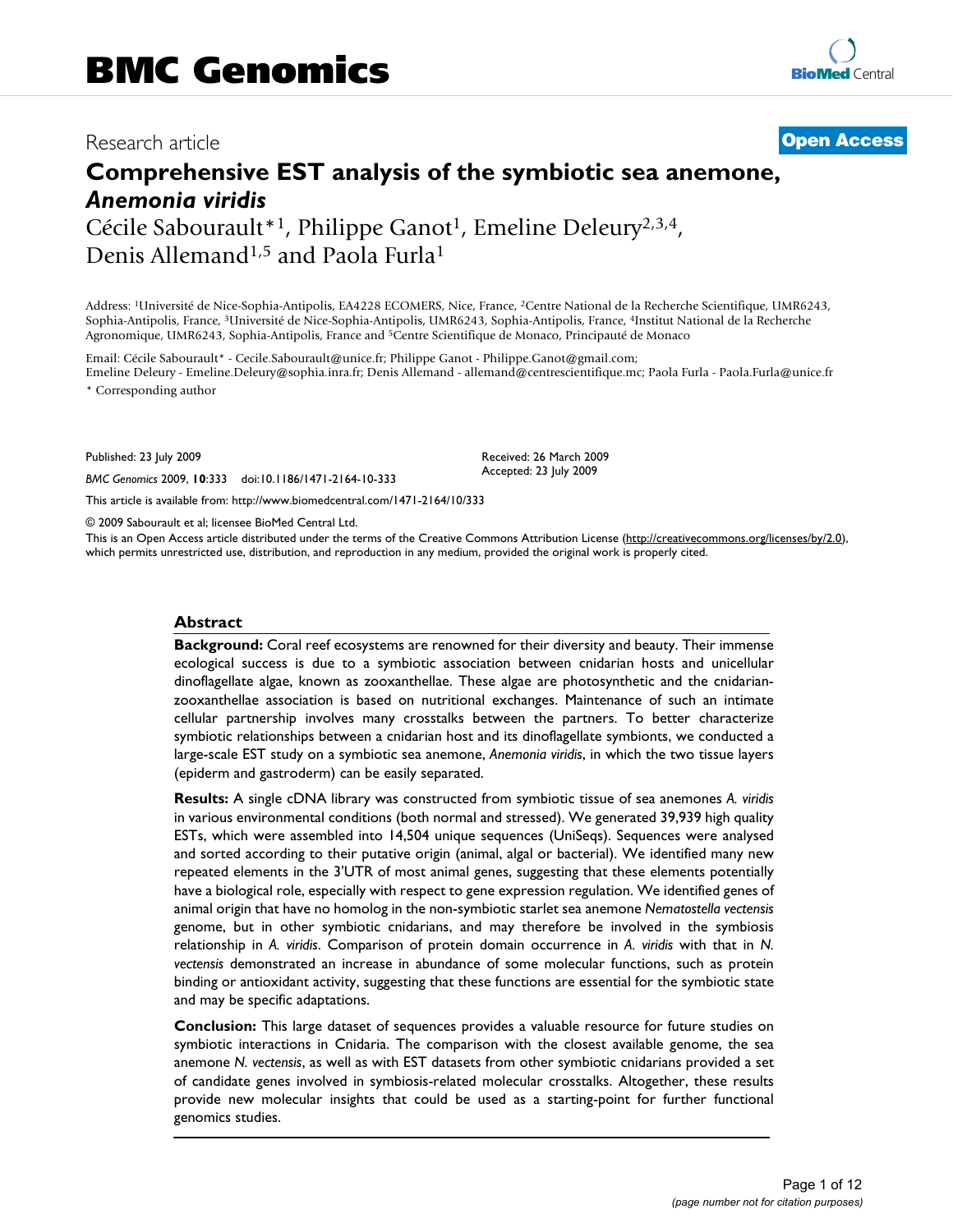## **Background**

Sea anemones, together with corals, jellyfish and hydras, belong to the Cnidaria, which are basal to the eumetazoa and ancestral to the bilateria. Cnidaria are characterized by a sac-like body plan with a single oral opening surrounded by numerous tentacles. As diploblastic animals, they are composed of only two embryonic tissue layers, the epiderm and the gastroderm (Additional file 1).

Many cnidarians harbour photosynthetically active unicellular algae within their gastrodermal cells. In most cases, such symbiont algae are dinoflagellates from the genus *Symbiodinium*, commonly referred to as zooxanthellae. This association is a trophic endosymbiosis and is considered to be mutualistic because the zooxanthellae provide their cnidarian host with reduced organic carbon resulting from their photosynthetic activity [1] while the host provides the zooxanthellae with inorganic carbon [[2\]](#page-10-0), inorganic nitrogen [3,4] and inorganic phosphate [5], as well as a refuge from herbivory. This simple mutual partnership has recently been revealed to be more complex, however, since the holobiont was found to be a dynamic assemblage of animal, zooxanthellae, endolithic algae and fungi, prokaryotes (Bacteria and Archaea) and viruses [6,7]. Endosymbioses are thus highly complex associations, implying intimate interactions between host and symbionts as well as constraints, such as hyperoxic conditions generated by symbiont photosynthesis, and transfer of inorganic carbon to the symbiont [8].

In recent decades, biochemical and physiological studies have highlighted numerous adaptations in cnidarian host tissues (for review [8]), such as the presence of natural sunscreens (UV-absorbing mycosporine-like amino acids, [9]), remarkable antioxidant defences [10,11], specific mechanisms of inorganic carbon absorption and concentration [12], and mechanisms of inorganic nitrogen absorption [3]. However, despite increasing knowledge about their physiological inter-relationship, very little is known about the molecular adaptations that have permitted this successful partnership.

The cnidarian-dinoflagellate endosymbiotic association is the very foundation of the highly productive and diversified coral reef ecosystem. Coral reefs are considered to host at least 30% of all known marine fauna [13], like "oases" within marine nutrient-deprived deserts [14], and play a crucial role in shaping tropical ecosystems. Coral reefs are, however, now also experiencing high levels of anthropogenically-induced stress (global climate change, pollution). Such environmental perturbations, in addition to pathogens, contribute to the breakdown of symbiosis known as "coral bleaching", and even mortality [15]. Bleaching results in whitening of cnidarian symbiotic tissues, due either to a direct loss of dinoflagellates and/or a

decrease in photosynthetic pigment concentration [16]. Mass bleaching events have been increasing in both frequency and severity since the 1980s [15].

The most significant contributions to cnidarian molecular biology are the complete genome analysis of the starlet Sea anemone *Nematostella vectensis* [17-19] and the *Hydra magnipapillata* genome project [20]. However, neither of these species is symbiotic. In addition, phylogenetic studies suggest that *N. vectensis* and *A. viridis* might belong to different suborders (Additional file 2), although both belong to the Hexacorallia Actiniaria [21]. Very few studies using high-throughput techniques have been published to date on symbiotic cnidarians. Most cDNA libraries have been constructed from non-symbiotic cells and only limited EST datasets were generated. Only three studies have been conducted on symbiotic anthozoans: *Acropora millepora*, a reef building coral (10,247 ESTs; [19,22]); *Aiptasia pulchella*, a tropical Sea anemone (870 ESTs; [23]); and a comparative study on two scleractinian corals, *Montastrea faveolata* (3,854 ESTs) and *Acropora palmata* (14,588 ESTs, [24]). All have shown that cnidarians are more similar to vertebrates, in terms of gene repertoire, composition and intron/exon structure, than the well known ecdysozoan model organisms, *Drosophila melanogaster* and *Caenorhabditis elegans*, where extensive gene loss has occurred [19,22]. These EST datasets have been used to develop small-scale microarrays for gene expression analysis in several coral-algal symbioses: *Acropora millepora*, *Acropora palmata* and *Montastrea faveolata* [25- 27].

Genomic information on zooxanthellae has been obtained by Leggat et al [28] who analysed 2,682 ESTs of tropical *Symbiodinium* (clade C3) extracted from the coral *Acropora aspera*. Another cDNA library (1,484 UniSeqs) was constructed from a cultured *Symbiodinium* of clade A (CassKB8), originally isolated from the Upside-down jellyfish *Cassiopea* sp, and sequences were compared to those of clade C3 [29]. Additional metagenomic analyses were performed on the microbial community associated with the coral *Porites asteroids* [7,30], extending our knowledge on the organismal diversity of the holobiont, although no transcriptomic analyses were carried out.

To better characterize symbiotic relationships between cnidarian host and associated symbionts, we conducted a large-scale EST study on a symbiotic sea anemone. We chose the sea anemone *Anemonia viridis* as our study species, in which the two tissue layers (epiderm and gastroderm) can be easily separated. *A. viridis* is the most abundant sea anemone of the Mediterranean coasts and hosts the temperate *Symbiodinium* sp. of Clade A, which has been suggested to be the dominant clade of zooxanthellae in the Mediterranean Sea [31]. We prepared a sin-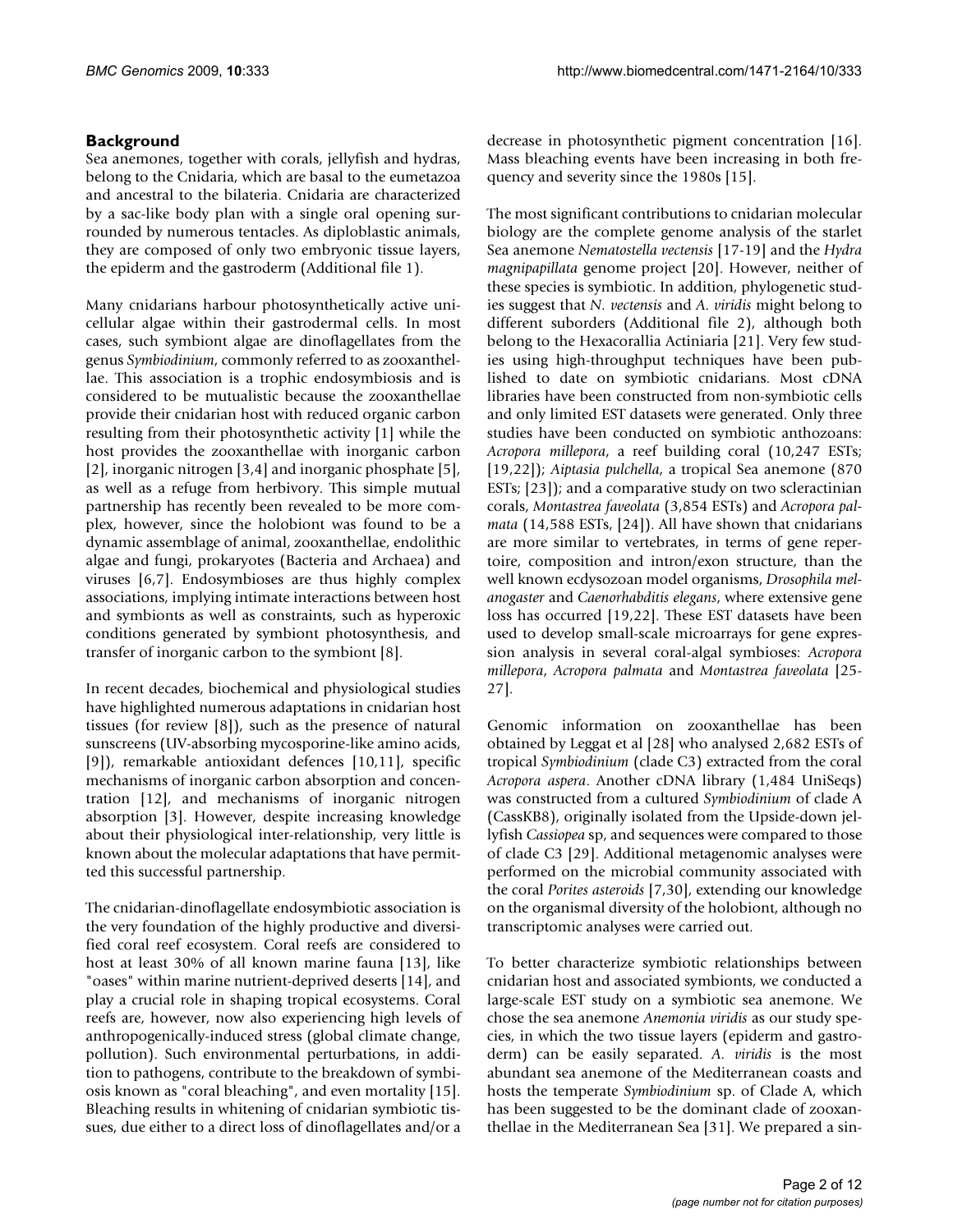gle cDNA library from whole specimens under several stress conditions, in order to maximize the presence of genes required for symbiosis. 39, 939 ESTs were generated and a total of 14,504 UniSeqs were identified, assigned a putative origin and annotated. This large collection of UniSeqs provides the better characterized transcriptomic knowledge of symbiosis in cnidarians. The data will further our comprehension of such relationships and contribute to functional genomic surveys.

#### **Results and discussion** *ESTs generation and analysis*

A cDNA library was made from both symbiotic (gastroderm) and non-symbiotic (epiderm) tissues of the sea anemone *Anemonia viridis* (Additional file 1). In order to maximize the diversity of genes expressed under both normal and stress conditions within the symbiotic association, sea anemones were subjected to different environmental conditions before RNA extraction and cDNA library construction (light/dark sampling, thermal stress, hyperoxia conditions, see Materials & Methods). Out of 50,304 sequenced clones, a total of 41,247 readable sequences were produced, corresponding to a sequencing success of 82%, and 39,939 high quality ESTs were generated (Figure 1 and Additional file 3). *A. viridis* repetitive sequences were identified and masked using RepeatMasker before assembly. Trimmed masked ESTs were further subjected to cluster analysis using the TIGR-TGICL pipeline with default parameters [32]. A total of 30,087 ESTs were assembled into 4,652 contigs (Additional file 4) while 9,852 sequences remained as singletons. The mean trimmed EST sequence length was 626 bp, but sequences could be assembled into contigs of up to 4 kb (CL4Contig4, described as ribosomal protein L8, 3,887 bp). Most contigs (2,959) were composed of three ESTs or less, with an average length of 895 bp, suggesting that they covered only parts of the transcript sequences. Apart from the functional genomics resources available for the reef-building corals *Acropora palmata* and *Montastrea faveolata* [24], most cnidarian genomic studies have been performed on non-symbiotic tissues (aposymbiotic developmental stages or adults). To our knowledge, our study provides the largest EST collection from a symbiotic cnidarian.

The most abundant transcripts (contigs composed of more than 100 ESTs) are listed in Table 1. Most of these correspond to ribosomal proteins, or proteins involved in basic cellular processes (actin, elongation factor 1 alpha, CAAT enhancer binding protein). However, it should be highlighted that two of these highly abundant transcripts had no similarity with any available sequence, either in UniProt or NR databases, while two other large clusters represent proteins that might be involved in stress responses (HSP70 and ferritin). Ferritins are ubiquitously expressed proteins that have a central role in normal iron homoeostasis, as well as during oxidant stress, by reducing the participation of iron in free-radical-generating reactions [33]. Ferritin genes have also been identified as being highly expressed in Acropora EST datasets and one has been shown to be under positive selection [24]. Microarray experiments, designed to identify genes differentially expressed in response to elevated temperature in Anthopleura elegantissima [34] or A. viridis (data not shown), revealed that ferritin genes might be induced in response to increases in reactive oxygen species following thermal stress.

#### *Repeated elements*

Based on reverse transcriptase domain search, 46 transposable elements (retrotransposons/retroposons) were identified (data not shown). Among these, 4 were of prokaryotic origin (without any similarity to *N. vectensis* sequences) and 42 were of metazoan origin. While 2 of



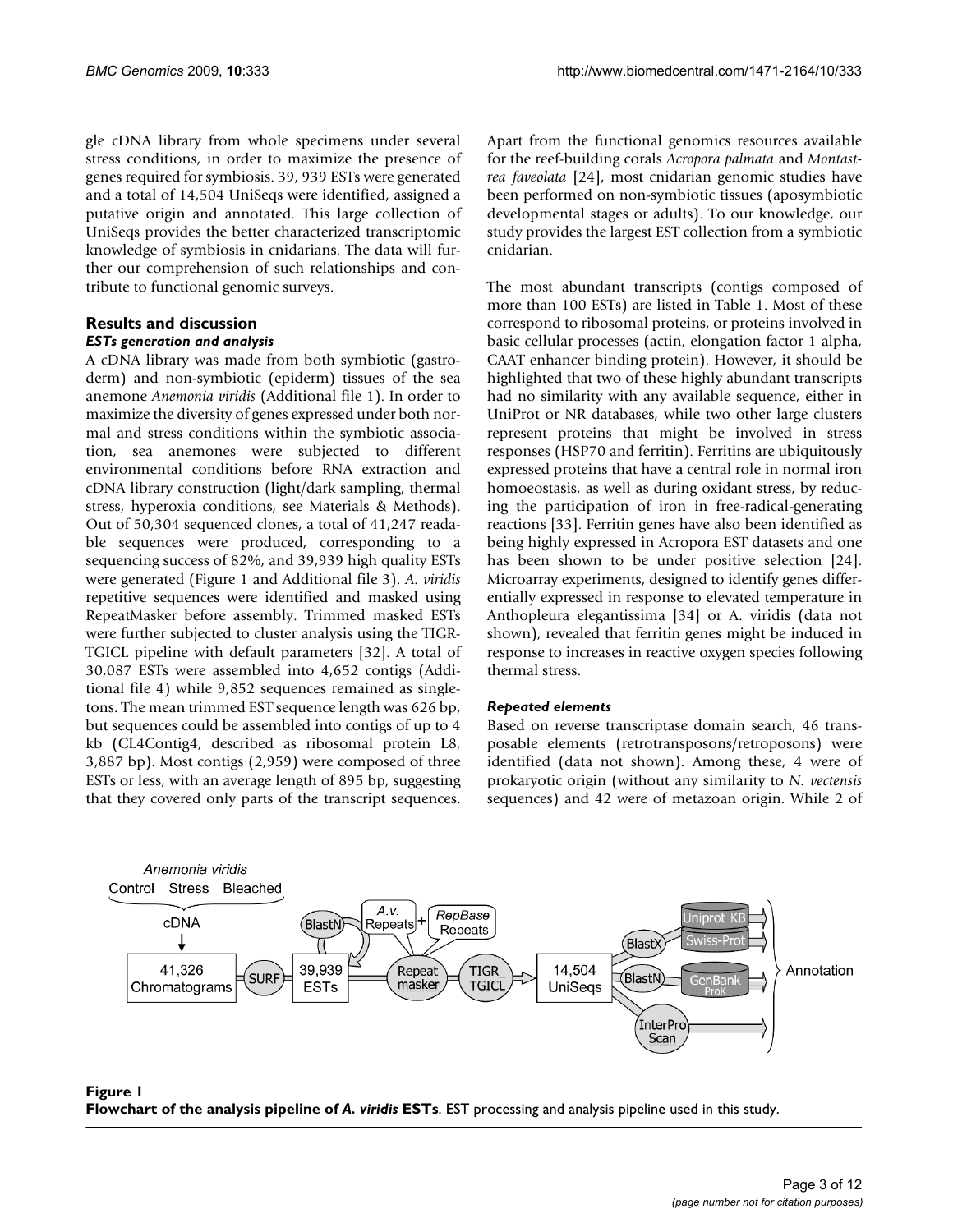|                     |                      |                |                                                                    |                                                   |        | Top hit Swissprot (2008.03) |                                  |           |
|---------------------|----------------------|----------------|--------------------------------------------------------------------|---------------------------------------------------|--------|-----------------------------|----------------------------------|-----------|
| <b>Cluster ID</b>   | Total<br><b>ESTs</b> | Length<br>(bp) | <b>Description</b>                                                 | N. vectensis top Accession<br>hit<br>(Uniprot ID) |        | <b>Name</b>                 | Organism                         | E-value   |
| CLI Contigl I       | 828                  | 478            | CCAAT/enhancer-binding A7S4U3_NEMVE O02755<br>protein beta         |                                                   |        | CEBPB_BOVIN                 | <b>Bos taurus</b>                | $5E-17$   |
| CLI Contig8         | 482                  | 1892           | Elongation factor<br>I-alpha                                       | A7SSW8 NEMVE P19039                               |        | EFIA APIME                  | Apis mellifera                   | 0         |
| CL2Contig7          | 340                  | 4              | Actin, cytoplasmic                                                 | A7SCN8_NEMVE Q964E3                               |        | ACTC_BIOAL                  | Biomphalaria<br>alexandrina      | 0         |
| CL3Contig4          | 334                  | 764            | Soma ferritin                                                      | A7S8I6 NEMVE                                      | P42577 | FRIS LYMST                  | Lymnaea stagnalis                | 4E-68     |
| CLI Contig4         | 322                  | 968            | lipoprotein PA4545<br>precursor                                    | No hits found                                     | P33641 | Y9F5_PSEAE                  | Pseudomonas<br>fluorescens       | $2E-3I$   |
| CL4Contig4          | 311                  | 3887           | 60S ribosomal protein L8                                           | A7S5T9_NEMVE Q9U9L2                               |        | RL8_ANOGA                   | Anopheles<br>gambiae             | 2E-35     |
| CL5Contig1          | 234                  | 855            | No hits found                                                      | No hits found                                     |        |                             |                                  |           |
| <b>CLII</b> Contigl | 175                  | 2915           | Translation elongation<br>factor 2                                 | A7RSB9 NEMVE QIHPK6                               |        | EF2 BOMMO                   | Bombyx mori                      | 0         |
| CL3Contig3          | 172                  | 1418           | Pancreatic secretory<br>granule membrane major<br>glycoprotein GP2 | A7S5P2_NEMVE P25291                               |        | GP2_CANFA                   | Canis lupus<br>familiaris        | $2E-18$   |
| CL12Contig1         | 170                  | 2227           | Polyadenylate-binding<br>protein 4                                 | A7SSV8 NEMVE Q13310                               |        | PABP4 HUMAN                 | Homo sapiens                     | 0         |
| CL13Contig1         | 152                  | 887            | 40S ribosomal protein S2                                           | A7RJJ7_NEMVE                                      | P49154 | RS2 URECA                   | Urechis caupo                    | $IE-I14$  |
| CL2Contig1          | 148                  | 1487           | Actin, cytoskeletal IA                                             | A7RU31 NEMVE P53472                               |        | ACTA_STRPU                  | Strongylocentrotus<br>purpuratus | 0         |
| CL7Contig2          | 145                  | 1224           | ADP, ATP carrier protein,<br>mitochondrial precursor               | A7RN38_NEMVE_P31691                               |        | ADT_ORYSJ                   | Oryza sativa                     | $ E-104 $ |
| CLI Contig3         | 138                  | 528            | No hits found                                                      | No hits found                                     |        |                             |                                  |           |
| CL14Contig1         | 134                  | 1084           | 60S acidic ribosomal<br>protein P0                                 | A7SQ36_NEMVE P47826                               |        | RLA0_CHICK                  | Gallus gallus                    | IE-108    |
| CL18Contig1         | 108                  | 1100           | 40S ribosomal protein SA                                           | A7RKS5 NEMVE P50890                               |        | <b>RSSA_CHICK</b>           | Gallus gallus                    | 3E-94     |
| CL20Contigl         | 106                  | 2872           | 40S ribosomal protein S3a A7S3J7_NEMVE                             |                                                   | P49242 | RS3A RAT                    | Rattus norvegicus                | $IE-100$  |
| CL19Contig1         | 105                  | 847            | Heat shock 70 kDa<br>protein cognate 4                             | A7SG65_NEMVE Q9U639                               |        | HSP7D_MANSE                 | Manduca sexta                    | 0         |
| CL6Contig3          | 102                  | 866            | 40S ribosomal protein S4 A7SRV8_NEMVE P47961                       |                                                   |        | <b>RS4 CRIGR</b>            | Cricetulus griseus               | $IE-I12$  |

#### **Table 1: The 19 most abundant transcripts (>100 ESTs)**

them were almost identical to *N. vectensis* transposable elements, 21 only had slight similarity to *N. vectensis* sequences (BlastX or BlastN with E-value of 1.10<sup>-25</sup> to 1.10-10), and 19 showed no similarity to *N. vectensis* sequences but had been previously identified in other Metazoa.

Self BlastN analysis on our EST dataset also identified another abundant set of repeated elements. Over 1,500 repetitive sequences were identified, with 412 repeated more than 10 times in our UniSeqs dataset. A typical sequence would be around 200 bp length, harbouring 40–50 bp inverted terminal repeats at its extremities. These repeats often formed very long and stable hairpins, depending on their orientation (Figure 2). They were found in 19.8% of UniSeqs and were overrepresented within contigs (62% of contigs contained at least one repeat). When open reading frame could be identified, these *A. viridis* repeated elements were always mapped in the 3'UTRs of the protein coding genes. Using a BlastN

analysis, none of these sequences were found either in the genome of *N. vectensis* or in the large EST datasets of *Hydra magnipapillata*, and search in Repbase did not show any homologs. However, members of these *A. viridis* repeated elements could be found in the limited EST datasets available for the symbiotic coral *Acropora millepora* and the sea anemone *Anthopleura elegantissima*. Further structural and functional characterisations of these repeated elements are currently being made.

#### *Comparative analysis to related taxa*

Because the cDNA library was made from symbiotic tissue, we expected to find ESTs related both to the cnidarian host and to its dinoflagellate symbionts. The analysis pipeline used in this study is presented in Figure 1. Sequences were compared with SwissProt (2008.03) and Uniprot KB (TrEMBL+Swissprot) (2008.03) databases using BlastX with a cutoff E-value of  $< 1.10^{-10}$  to retrieve functional annotations. Of the assembled dataset, 6,238 UniSeqs had putative similarities while 8,266 had no sim-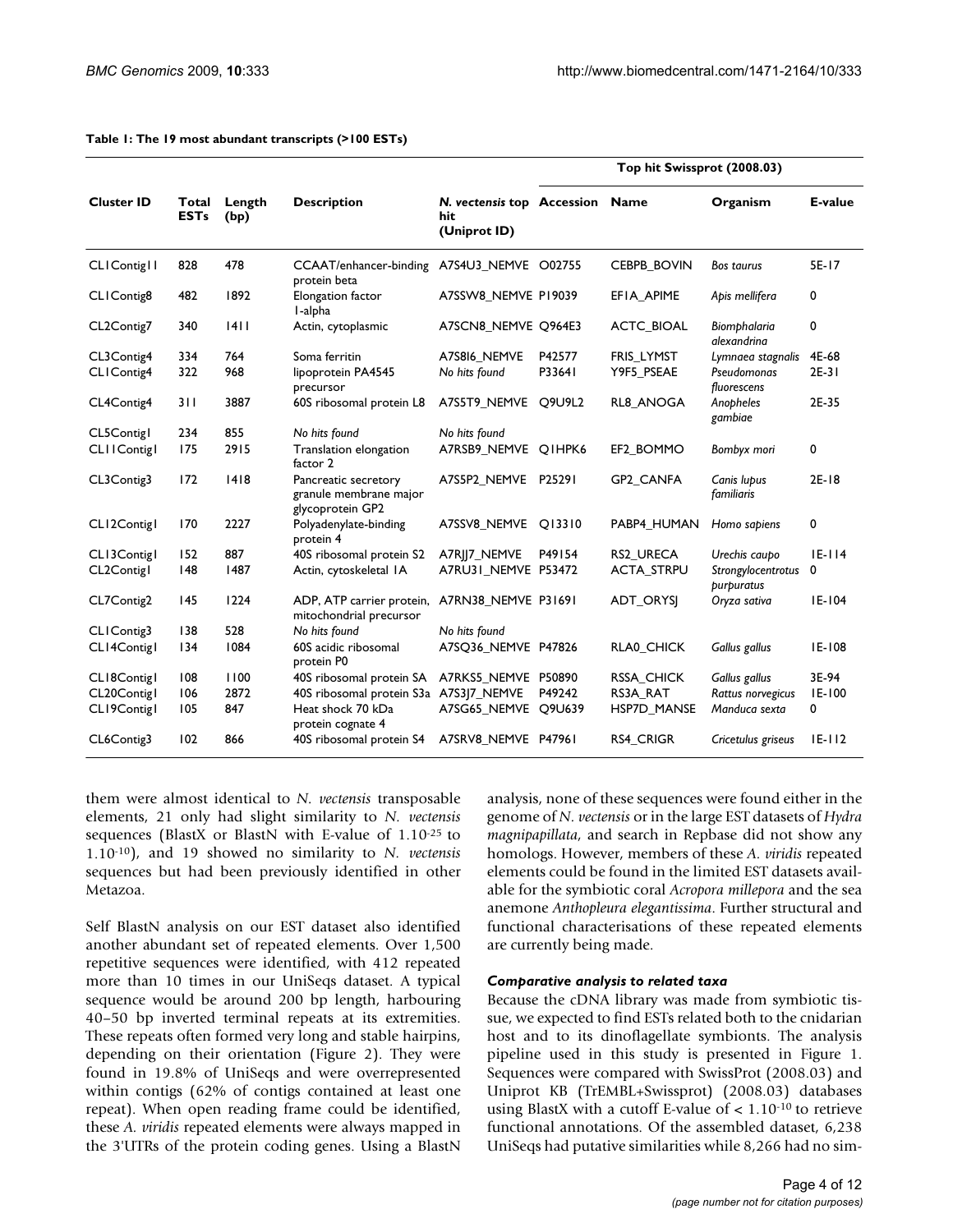

**Representative repeated element found in many 3'UTRs of** *A. viridis* **coding genes**. A: Schematic representation of the same repeated element found downstream of the ORF of the following *A. viridis* homologs: thioredoxin, myosin (opposite orientation) and VTA1 (truncated form). B: Calculated secondary structure (Mfold2.3 program) of the two first repeats, showing the formation of an extremely stable hairpin in the 3'UTRs of the myosin gene.

ilarity to any sequences in the chosen databases. Sequences were also compared with NCBI-indexed prokaryotic nucleic sequences (2007.08 release), using BlastN with a stringent E-value of  $< 1.10^{-15}$  to assess the proportion of prokaryotic sequences. Finally, a specific search of the UniSeqs for virus proteins returned 7 hits. Relative contribution is shown in Figure 3. First of all, a relatively high proportion of sequences (57%) remained that showed no significant similarities to previously described genes and were therefore considered as 'unknown'. This is somewhat comparable with results obtained from other cnidaria, *Acropora palmata*, *Acropora millepora*, *Montastrea faveolata*, and *Nematostella vectensis* [19,24]. Most of the UniSeqs identified in *Symbiodinium* sp were also of unknown origin [28]. Metazoan hits were found for 32.3% of UniSeqs (75% of annotated sequences). Among these, most of the annotated UniSeqs (4,266 out of 4685) matched with *Nematostella vectensis* predicted proteins. However, we also identified sequences that were clearly from the host (first Blast hits of metazoan origin with cutoff E-value < 1.10-50), but these had no significant similarity to predicted proteins of *N. vectensis*. Three of these (a glycoprotein, a ferroxidase and an

amine-oxidase) were studied in more detail (Figure 4). PCR and sequencing were first performed on genomic DNA from both *A. viridis* epiderm and *in vitro* cultured *Symbiodinium*, which confirmed the animal origin of these sequences (Figure 4A). The first sequence studied is related to the ependymin glycoprotein family (more specifically to the Mammalian Ependymin-Related Proteins group or MERP1), which has been well described in vertebrates due to its involvement in the regeneration processes. Ependymins are secretory proteins that can bind calcium and that were found predominantly in the cerebrospinal fluid of teleost fish. A bound form has been described, associated with the extracellular matrix. Recent data demonstrated that these proteins are also present in non-vertebrate deuterostomes and protostomes [35], and that positive selection may have shaped their evolution. Figure 4B illustrates an amino acid alignment of *A. viridis* MERP sequences to homologous proteins found in publicly available databases (Bayesian analysis of the MERP sequence confirmed the phylogenetic relationship, not shown). The presence of ependymin proteins in basal organisms clearly indicates for the first time that this protein family is far older than previously thought (first described as chordate-specific, then deuterostome-specific, and finally also found in protostomes).

In addition, there are at least 3 distinct MERP homologues in *A. viridis*, all of animal origin. As this is never the case in other phyla (only one homologue was found in any other species), we could hypothesize that MERP are important for symbiosis in cnidarians. The second sequence is related to a copper-dependent ferroxidase family protein (hephaestin) involved in copper detoxification, which has been described both in eukaryotes (unicellular eukaryotes and vertebrates) and prokaryotes. Nevertheless, no significant similarity was found in *D. melanogaster* or in *C. elegans* genomes, nor in any available protostome database, suggesting that this has been lost during protostome evolution. The third sequence is related to a prokaryotic amine-oxidase (permease) family protein, which has also been identified in the genome of *C. elegans* and other Caenorhabditidae but not in any other animal sequence database. Such species-specific occurrence could be explained by the presence of a similar prokaryote in both nematoda and *A. viridis* associated flora (sequence contamination) or a parallel gene transfer event during their evolution. However, molecular phylogenetic analyses (neighbor joining, maximum parsimony and maximum likelihood) showed that cnidarian and rhabditidae nematode sequences cluster to outside other prokaryote representative gene sequences (Additional file 5). The latter rather suggest that amine-oxidase genes were maintained in these taxa but lost in other metazoa.

Quite a large proportion of UniSeqs (9%) were uniquely shared with prokaryotes, of which Proteobacteria was the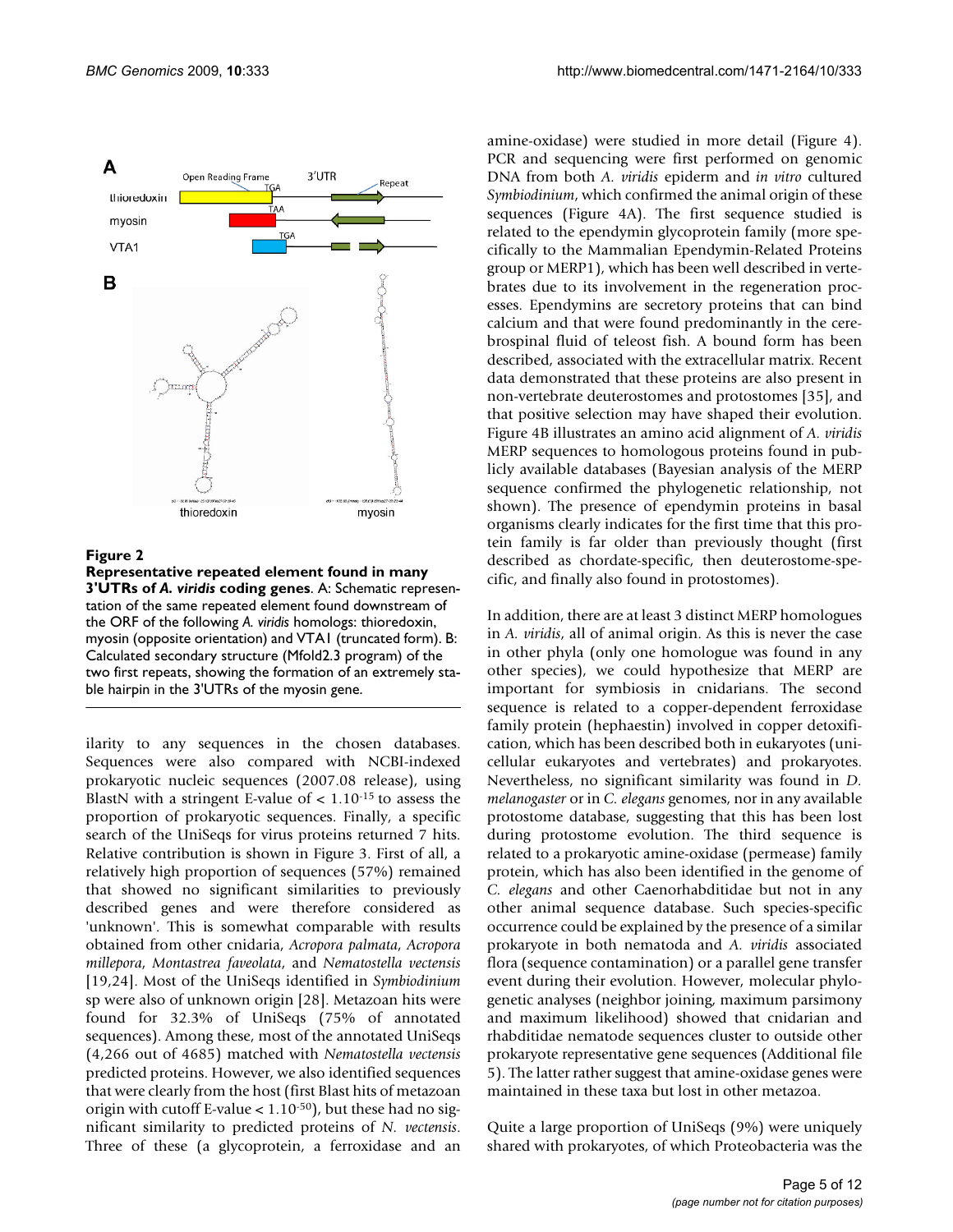



**Distribution of BLAST results**. Pie charts of the distribution of UniSeqs by organism. A: Distribution of all UniSeqs (unknown vs annotated sequences). B: Distribution of annotated UniSeqs. The sequences were annotated using the pipeline shown in Figure 3, and assigned a putative origin based on the Blast results. The term "putative associated flora" covers sequences from prokaryotes (21% of annotated sequences), fungi (0.3%) and viruses (0.1%).

most prominent bacterial group (Pseudomonas, Bordetella, and Burkholderia). The holobiont has already been described as a dynamic assemblage, made up of the animal host, zooxanthellae, endolithic algae and fungi, Bacteria, and Archea [7]. Such "prokaryotic sequences" could therefore be assigned to the sea anemone-associated flora. In addition, a small but significant number of A. viridis sequences, recognized as being of prokaryotic origin based on Blast analysis, had already been identified in the N. vectensis genome. Such genes are clearly similar in sequence to prokaryotic homologs, although they contain introns. In N. vectensis and A. millepora they were proposed as "ancient genes", conserved in cnidarians but lost in other animal genomes [19]. Although our results are in line with this interpretation, comparative genomic studies among cnidarians, such as A. viridis, could help to identify the most probable evolutionary scenario between maintenance of "non-metazoan" genes in cnidarians or lateral gene transfer events, followed by rapid intron acquisition.



## Figure 4

**Evidence for specific metazoan genes isolated from**  *Anemonia***, but not found in the** *Nematostella* **genome**. A: PCR results confirming the metazoan origin of MERP, Ferroxidase and Amine-oxidase genes. Amplifications were performed on genomic DNA from ectodermal cells (specific to *A. viridis*, **E**), cultured zooxanthellae (specific to *Symbiodinium*, **CZ**), or holobiont tissues (both *A. viridis* and *Symbiodinium*, **H**), and water as a negative control (**C**). Three other specific genes were used to confirm the resulting profiles: *S*sp *EF2* is the nuclear gene for *Symbiodinium* sp elongation factor 2, *S*sp *psbA* is the chloroplast-encoded gene for *Symbiodinium* sp photosystem II protein D1, and *Av EF1* is the nuclear gene for *A. viridis* elongation factor 1 alpha. B: Amino acids alignment of several MERP sequences from *Anemonia viridis* (Av) *Acropora millepora* (Am), *Mus musculus* (Mm), *Homo sapiens* (Hs) and *Carassius auratus* (Ca). Signal peptides are highlighted in yellow.

Surprisingly, only a small fraction of our dataset could be assigned to unicellular eukaryote sequences (putative *Symbiodinium* sp, 3.6% of annotated sequences). Two well accepted explanations have been proposed: i) poor representation of dinoflagellate sequences in databases, leading to wrong assignment after Blast analysis; and ii) technical bias due to the *Symbiodinium* cell wall impairing complete RNA extraction with standard methods, thus leading to an under-representative number of cDNAs in our library.

GC content was calculated for all UniSeqs to better assign a source to the transcripts (species of origin). Figure 5 represents the distribution of GC content in the three major taxa (metazoans, unicellular eukaryotes and associated prokaryotic flora), as well as for sequences without BlastX hits (unknown). Two distinct distribution curves were observed, with the metazoan ESTs averaging 40% GC,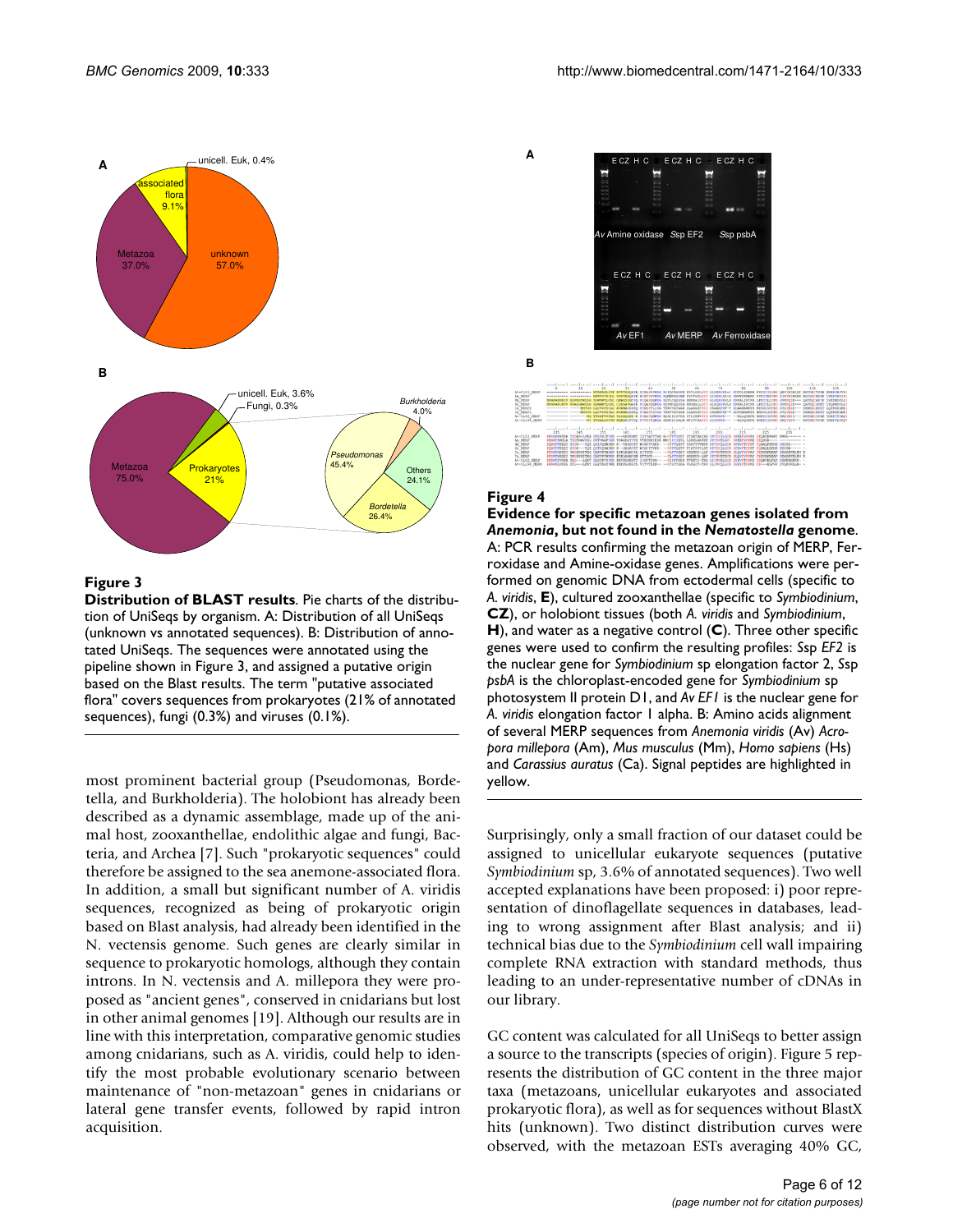while bacterial ESTs averaged 63%. Despite our small number of *Symbiodinium* sequences, their GC content (58%) agreed with that already published for dinoflagellates, which have a relatively high GC content compared with other eukaryotes: Triplett et al [36] calculated a GC content of 64% for *Heterocapsa pygmaea* and an EST analysis of *Alexandrium tamarense* estimated that coding region GC-content was 60.8%, whereas GC-content in the 3'- UTR was slightly less, at 57.6% [37]. GC-content analysis of our unknown sequences revealed that ESTs were clustered around two peaks corresponding to 35% and 58% GC content for the larger and smaller peaks respectively. These data strongly suggest that most of the unknown sequences are likely to be of animal origin. As the GC content of 3' UTRs is usually lower than that of 5' UTRs or CDSs, these results are also consistent with our hypothesis that these sequences are mainly 3' UTR (due to cloning strategy), which also explains their low level of annotation. On the other hand, the smaller peak (58% GC) could be attributed to dinoflagellate sequences, although no dinoflagellate genome is currently available to test this, and the most closely related available genomes are those of apicomplexans (*Plasmodium falciparum* and *Toxoplasma gondii*), which are also compact genomes of parasitic protozoans.

To gain some insight into genes potentially involved in symbiosis among cnidaria, we performed comparative Blast analyses on the subpart of *A. viridis* sequences that were of animal origin (12,448 sequences). They were subjected to tBlastX (cutoff E-value of  $< 1.10^{-10}$ ) against cni-



## **Figure 5**

**GC-content distribution of unique sequences**. The GC-content was calculated for all UniSeqs and compared with Blast results to assign a putative origin to the sequences. The GC-content distribution is presented by putative origin for annotated sequences (*A. viridis*, *Symbiodinium* or associated flora). Results related to sequences of unknown function (dashed line) are discussed in the text.

darian EST sequences available in NCBI-dbEST (2009.05). A parallel BlastX (cutoff E-value of  $< 1.10^{-10}$ ) was performed against the *N. vectensis* predicted proteins dataset. Table 2 gives the number of positive Blast hits (presence vs absence) obtained from *A. viridis* sequences against ESTs from selected cnidarian species. This comparison highlighted two species with a high number of homologous sequences, the sea anemone *M. senile* and the symbiotic stony corals *A. millepora* and *A. palmata*. In the Figure 6 Venn diagram we compared *A. viridis* with two non symbiotic species (*N. vectensis* and *M. senile*), and the symbiotic *Acropora* species: 1,535 sequences were common to the four species, while only 129 sequences (of which 88 have no BlastX hit) were specific to the symbiotic species, which probably contain candidate genes required for the symbiosis.

## *Functional classification of ESTs*

Finally, this set of UniSeqs was annotated using similarity searches in both nucleotide and protein databases, as well as domain searches. Gene ontology terms were then assigned automatically using customized scripts based on InterProScan search results. We also submitted *N. vectensis* predicted proteins to the same InterProScan analysis for a comparative approach. To homogenize annotation level we only kept the root domain, using the hierarchical domain organization available from EBI. InterPro protein domains were identified in 40% of proteins. Based on similarity searches (Figure 3), we assigned putative taxa (*A. viridis*, *Symbiodinium* or associated flora) to each unique sequence. Figure 7 represents the distribution of assigned gene ontology terms. Comparison of domain occurrence in *A. viridis* with that in *N. vectensis* demonstrated that our library is highly representative of the Actinaria transcriptome. We also identified increased abundance of a number of molecular functions in *A. viridis* compared with *N. vectensis*: translation regulator activity (0.46 vs 0.23%), oxidoreductase activity (6.86 vs 4.98%), antioxidant activity (0.07 vs 0.03%), and structural molecule activity (3.24 vs 1.28%). It is noteworthy that some of these molecular functions are involved in symbiotic interactions with zooxanthellae, such as protein binding [24], nutrient transport and antioxidant activity [8]. For example, *A. viridis* counters the oxidative stress produced by the photosynthetic activity of its symbionts by using a great diversity of antioxidant defences [38]. Some biological processes were also increased in the *A. viridis* dataset compared with *N. vectensis*: secretion (0.81 vs 0.36%) and catabolism (0.65 vs 0.26%). The cytoplasmic components were also found to be more highly represented in *A. viridis* compared with *N. vectensis* (20.42 vs 9.59%).

All these differences between the present *A. viridis* dataset and the *N. vectensis* genome may reflect the crucial role of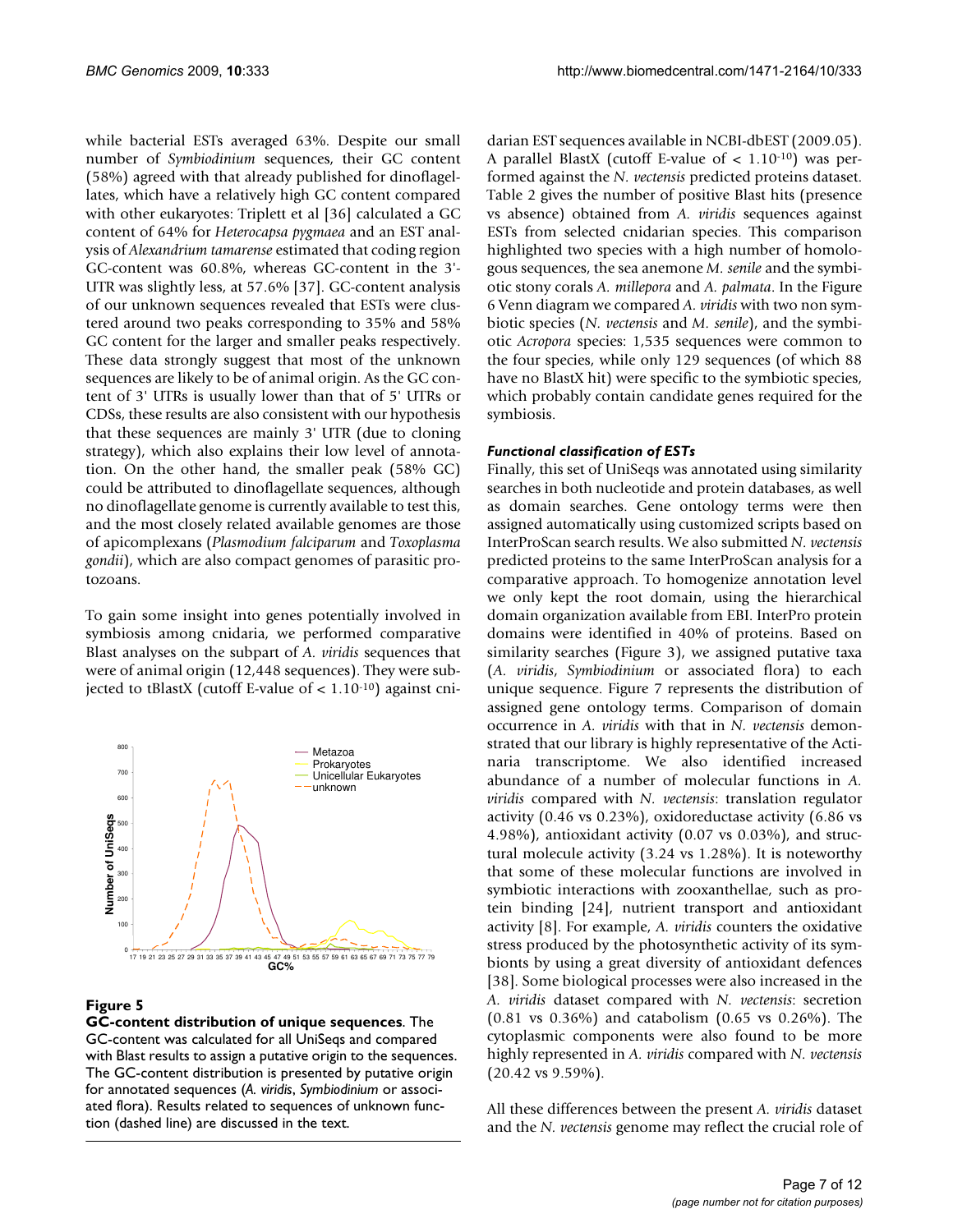

**Venn diagram illustrating the distribution of positive blast hits between** *A. viridis* **and selected Cnidaria**. Positive hits were identified using tBlastX (ESTs from *M. senile* and *Acropora*) or BlastX (predicted proteins dataset of *N. vectensis*), using a cutoff E-value of < 1.10-10. 129 genes are common to the symbiotic species, *A. viridis* and at least one species of *Acropora*.

trophic exchanges between the sea anemone and its dinoflagellate symbionts, as well as specific host adaptations.

## **Conclusion**

This large EST collection has provided high quality data on all aspects of a temperate symbiotic cnidarian, particularly with regard to coding sequences and regulation features. For example, we identified many novel repeated elements (RE) in 3'UTRs, suggesting an invasion of most animal sequences by some specific RE families. It will be interesting to further investigate their potential biological role, particularly on gene regulation. Phylogenetic origin and functional classification of the holobiont sequences allowed the identification of several symbiotic candidate genes. These data are now being used to develop a dedicated microarray that will provide a valuable resource for future studies on symbiotic interactions in *A. viridis*. Furthermore, these data also have shown the importance of *Symbiodinium* symbionts as well as the associated flora of the three major prokaryotic species. Some sequences will be further analysed from the new perspective of gene transfer between host and symbiont. The relatively low abundance of sequences from *Symbiodinium* was attributed to experimental bias; a new ongoing sequencing project should fill this gap. Finally, these data from a temperate zone cnidarian provide novel molecular insights

|                        | tblastx (1e-10)  |                |  |  |  |
|------------------------|------------------|----------------|--|--|--|
| <b>Species</b>         | Number of ESTs   | Number of hits |  |  |  |
| Hydra magnipapillata   | 164325           | 2355           |  |  |  |
| Nematostella vectensis | 163314           | 4475           |  |  |  |
| Metridium senile       | 29412            | 3226           |  |  |  |
| Clytia hemisphaerica   | 27674            | 1637           |  |  |  |
| Hydra vulgaris         | 18830            | 992            |  |  |  |
| Acropora palmata       | 13945            | 1319           |  |  |  |
| Porites astreoides     | 11516            | 1306           |  |  |  |
| Aiptasia pallida       | 10285            | 1648           |  |  |  |
| Acropora millepora     | 10247            | 2151           |  |  |  |
| Hydractinia echinata   | 9460             | 95 I           |  |  |  |
| Montastraea faveolata  | 3873             | 487            |  |  |  |
|                        | blastx $(1e-10)$ |                |  |  |  |
| Nematostella vectensis | 272731           | 4266           |  |  |  |

Sequences identified as metazoan origin (12,448 sequences) were compared to cnidarian sequences available in databases. 1predicted proteins dataset from JGI

that will complement those obtained from tropical anthozoans. This dataset is valuable resource that will be of great help for comparative genomics and evolutionary studies.

## **Methods**

#### *Sampling and cDNA library construction*

To maximize the diversity of genes expressed in the symbiotic association under both normal and stress conditions, sea anemones were subjected to different controlled stress conditions before RNA extraction and cDNA library construction.

Specimens of the Mediterranean sea anemone, *Anemonia viridis* (Forskål, 1775), were collected close to Villefranche-sur-mer (France). During an initial acclimatation period of at least 4 weeks, animals were maintained in tanks of running seawater at  $17 \pm 1$ °C with a light intensity of 250 µmol quanta  $m<sup>-2</sup>s<sup>-1</sup>$  (overhead metal halide lamps Philips HQI TS 400W), on a 12 h light/12 h dark cycle (starting at 8 am). Animals were fed once a week. After the acclimatation period, animals were treated and sampled (five tentacles from each specimen, four specimens from each experiment except for the hyperoxia stress) as follows:

• Light/dark cycle: sampling was performed at different times of the day (10 am and 7 pm) and night (7 am and 10 pm).

• Thermal stress: sea water was heated from 17°C to 24°C over 2·hrs and maintained at this maximal temperature for 5·days. Five *A. viridis* tentacles were sampled after 1, 2 and 5 days of continuous thermal stress.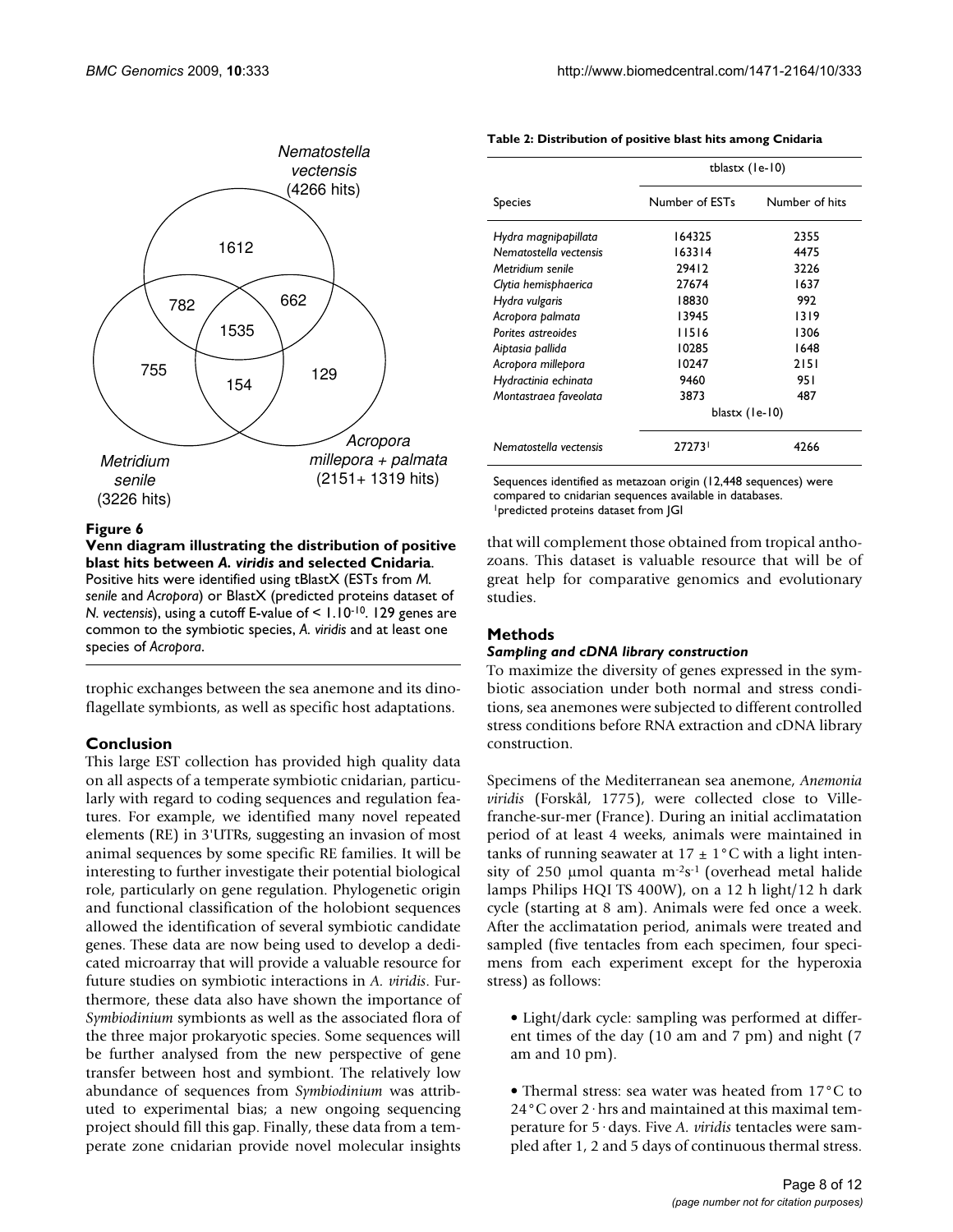

**Distribution of gene ontology terms**. From the *A. viridis* library, a total of 29% of the UniSeqs were assigned GO terms. Unique sequences were also sorted using their putative origin (*A. viridis*, *Symbiodinium* sp or associated flora). For *N. vectensis*, 51% of the 27,273 predicted proteins were assigned GO terms.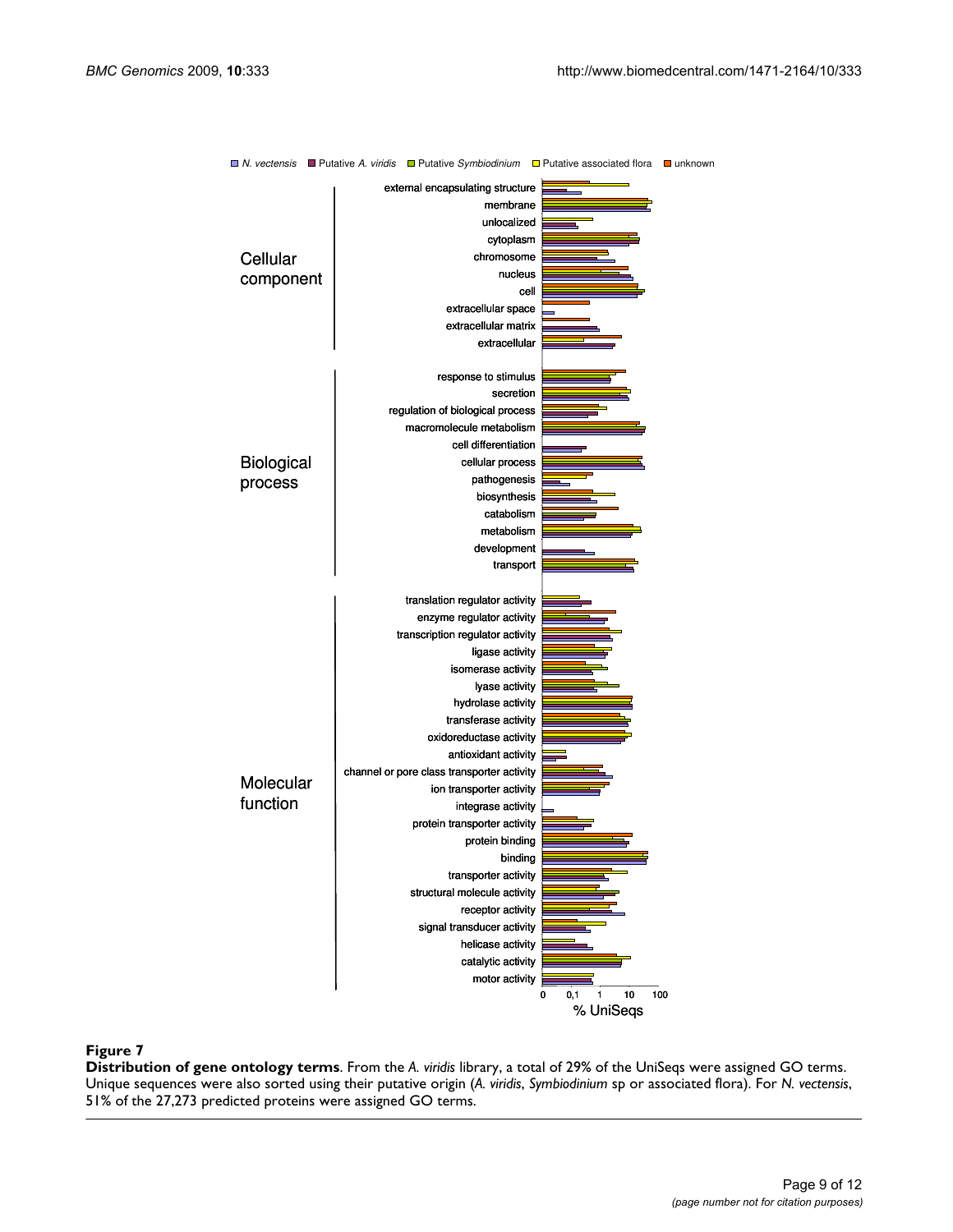• Hyperoxia condition: three specimens of *A. viridis* were subjected to 10 h of 100% O<sub>2</sub> at 17.0  $\pm$  1 °C under a constant irradiance of  $250 \cdot \mu$ mol·m<sup>-2</sup>·s<sup>-1</sup>. Oxygen saturation of the medium was achieved by bubbling pure  $O_2$  through seawater and was monitored using a gas analyser (Radiometer Copenhagen ABL 30; Copenhagen, Denmark).

• Bleached specimens, resulting from symbiosis disruption, and maintained bleached over several years (at 17°C in dark conditions) were also sampled.

The mRNAs were then extracted using Trizol Reagent (Invitrogen), as described in Richier et al. [39], and equal amounts of mRNA from the different conditions described above were combined before cDNA library construction. *A. viridis* cDNA library was generated at the RZPD (Deutsches Ressourcenzentrum für Genomforschung GmbH, Berlin, Germany) by oligodT, random priming and directionally cloning into pSPORT1. From this library, 50,304 clones were picked, replicated and subsequently sequenced at the Genoscope (French national sequencing centre). High-throughput sequencing of 5'end was performed using a Big-Dye terminator cycle sequencing kit and M13 reverse primer on an ABI-3730 Genetic Analyzer (Applied Biosystems) following the manufacturer's protocol (Genoscope, Evry, France). 41,247 chromatograms were thus generated and further analyzed.

## *EST processing and analysis*

EST sequences were processed using SURF analysis pipeline tools (SURF: SeqUence Repository and Feature detection, developed by the SIGENAE team, Dehais Patrice and Eddie Iannucelli, INRA, Toulouse). Basically, SURF provided an integrated solution, from chromatogram data storage to cloned insert detection, by integrating several dedicated bioinformatic software programs (sequence base calling, vector detection, etc.) in order to produce relevant nucleotide sequences according to base quality and feature detection. The chromatogram files were exported to PHRED for base calling [40,41]. Cloned insert detection was made according to different detected features (vector, adaptator, poly(A) or poly(T) tails and repeat) and their respectively positions, using third party programs (*Crossmatch* and *RepeatMasker*). Only inserts with more than 100 bp, with a Phred score >20, and not belonging to a low complexity area were exported into a fasta format with its corresponding quality file. Additional extremity trimming was made using the "trimseq" command (EMBOSS package). Low complexity regions and repeats were masked using the RepeatMasker program [42]. For this purpose, two different libraries were used: the RepeatMaskerLib (RepBase Update of 2007.09.24, [43]) and a custom library of *A. viridis*. This custom library was made both by using CENSOR [44] to retrieve publicly available repeats, and by running a BlastN of all ESTs against themselves to identify the most abundant repeat regions.

High quality ESTs (39,939) were then assembled into contigs using the TIGR-TGICL tool [32].

#### *Repeated elements analysis*

Putative transposable elements (46 sequences) were first identified based on homology search after BlastX analysis against UniProt KB (E-value of  $< 1.10^{-20}$ ). An additional local BlastN search was performed using the EST dataset both as query sequence file and target database. Repeated motif sequences, i.e. repeats occurring more than twice from non overlapping ESTs, were selected as a first screen repeats dataset. These were used, together with the Repbase repeats library, to mask our EST sequences before clustering and assembling (TGICL). The same first screen dataset was then BlastN compared with the assembled database, and repeated motif sequences occurring on more than two different UniSeqs (E-value of  $< 1.10^{-20}$ ) were considered as *A. viridis* repeat sequences.

## *Gene Ontology annotation*

Gene functions were automatically assigned to 39% of the predicted proteins (5,652 UniSeqs). This assignment was based on the identification of InterPro (IPR) domains [45] using InterproScan [46] and the following command line: iprscan -cli -i unisequences.fa -o unisequences.ipr.raw -seqtype n -goterms -iprlookup -format raw. For comparative analysis of IPR domains found in the *A. viridis* dataset, we also ran the program InterproScan on the predicted *N. vectensis* proteome dataset. To homogenize the granularity level of annotation between organisms for each non-overlapping set of domains found, we only kept the root domain. We used the hierarchical organization of domains proposed in the "Parent-Child" description available on the EBI public ftp server [ftp://ftp.ebi.ac.uk/pub/databases/interpro/ParentCh](ftp://ftp.ebi.ac.uk/pub/databases/interpro/ParentChildTreeFile.txt)

[ildTreeFile.txt](ftp://ftp.ebi.ac.uk/pub/databases/interpro/ParentChildTreeFile.txt). For example, all CYP proteins which have a P450 domain ([InterPro:IPR002949], [InterPro: IPR002397], [InterPro: IPR008070]) were counted at their root domain (IPR001128).

## *Comparative genomic analysis*

All contig and singleton sequences were compared with several databases, using Blast: the *Nematostella vectensis* draft genome (Predicted proteins, [http://](http://www.jgi.doe.gov/) [www.jgi.doe.gov/\)](http://www.jgi.doe.gov/), SwissProt (2008.03), TrEMBL (2008.03) and other ESTs from symbiotic cnidarian species (*Acropora millepora*, *Acropora palmata*, *Aiptasia pallida*, *Montastrea faveolata*) or from non symbiotic species (*Metridium senile*).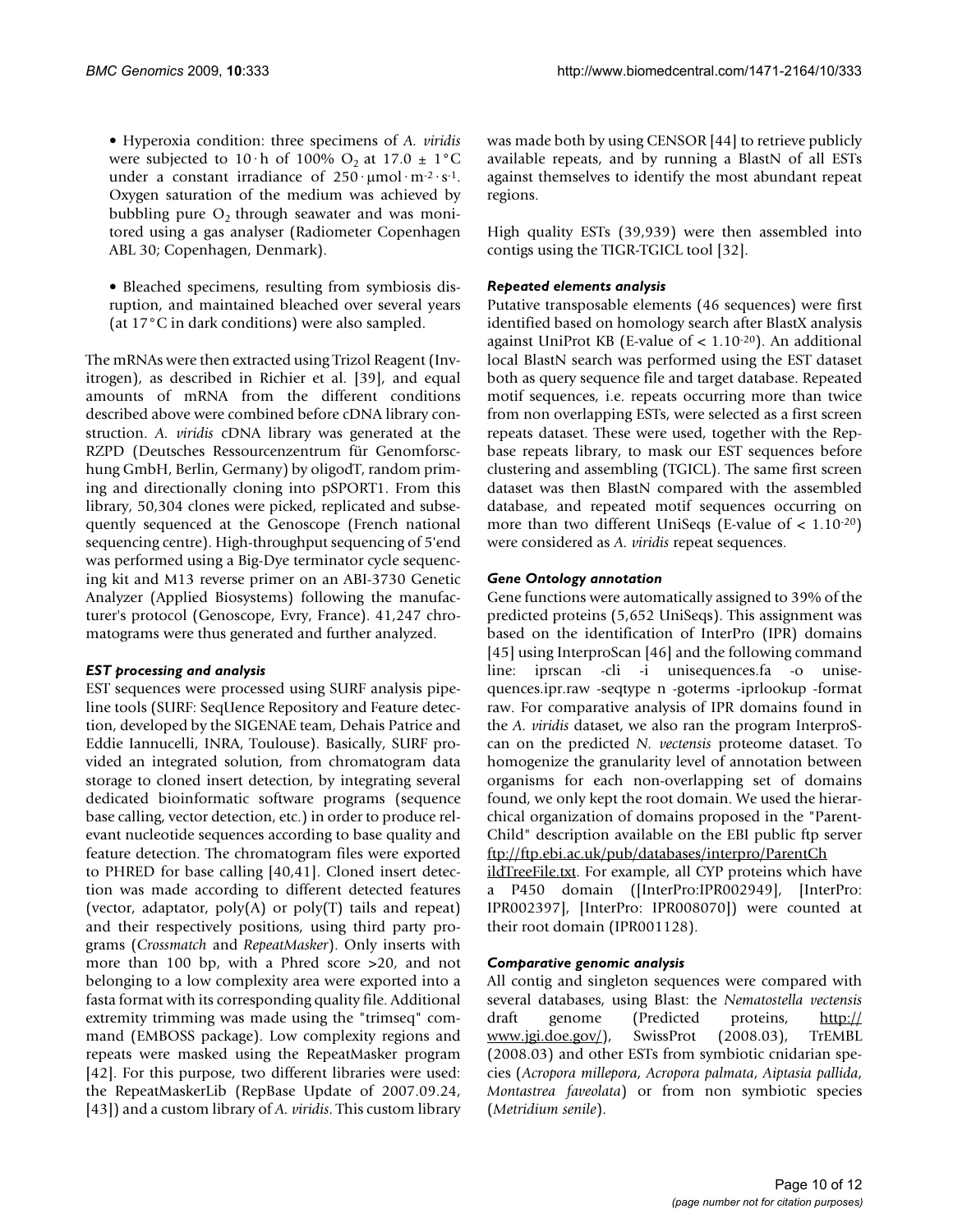To confirm the origin of some selected genes, amplifications were performed on 10 ng of genomic DNA from *A. viridis* epidermal cells (non-symbiotic cells, animal origin [39]), cultured *Symbiodinium* cells extracted from *A. viridis* tentacles (non symbiotic cells, symbiont origin), and whole tentacle extracts (symbiotic cells, both animal and symbionts). Primers designed in the experiment are presented in Additional file 6 and were used in 40-cycle PCR reactions. *Elongation factor 1 alpha* and *Elongation factor 2* were used as positive controls for nuclear-encoded genes from *A. viridis* and *Symbiodinium* spp, respectively, while *psbA* (photosystem II protein D1) was used as a positive control for chloroplast-encoded *Symbiodinium* spp genes. Sequence alignment was done using Multalin [47]. Signal peptide prediction was performed using SignalP [48]. Phylogenetic analyses were done using both MEGA 4.0 [49] and PHYML [50] software.

#### *Accession numbers*

The ESTs generated in this study were submitted to dbEST  $($ [GenBank:[FK719875](http://www.ncbi.nih.gov/entrez/query.fcgi?db=Nucleotide&cmd=search&term=FK719875)–[FK759813](http://www.ncbi.nih.gov/entrez/query.fcgi?db=Nucleotide&cmd=search&term=FK759813)]</sub> $)$ . Accession numbers of sequences used in MERP alignment: Am\_MERP, *Acropora millepora*, [GenBank:[EZ013381.1](http://www.ncbi.nih.gov/entrez/query.fcgi?db=Nucleotide&cmd=search&term=EZ013381.1)]; Mm\_MERP, *Mus musculus*, [REFSEQ:NP\_598826]; Hs\_MERP, *Homo sapiens*, [REFSEQ:NP\_060019]; Ca\_MERP1, *Carassius auratus*, [GenBank: [X14134.1\]](http://www.ncbi.nih.gov/entrez/query.fcgi?db=Nucleotide&cmd=search&term=X14134.1); Ca\_MERP2, *Carassius auratus*, [GenBank: [J04986.1](http://www.ncbi.nih.gov/entrez/query.fcgi?db=Nucleotide&cmd=search&term=J04986.1)].

## **Authors' contributions**

CS and PF contributed to the experimental design and sampling. CS oversaw the cDNA library construction and sequencing. CS, PG and ED participated in the assembly and annotation, performed comparative studies and drafted the manuscript. ED did the database work. PF and DA advised on all aspects of the work, with major contributions on sea anemone biology and writing. All authors read and approved the final manuscript.

## **Additional material**

## **Additional file 1**

**Anemonia viridis** *body organisation. Body plan organisation of a symbiotic sea anemone (epiderm, mesoglea, gastroderm), and localisation of symbionts (zooxanthellae) within gastrodermal cells.* Click here for file

[\[http://www.biomedcentral.com/content/supplementary/1471-](http://www.biomedcentral.com/content/supplementary/1471-2164-10-333-S1.png) 2164-10-333-S1.png]

# **Additional file 2**

*Phylogenetic relationships among cnidaria. The tree shows the relative position of the selected species cited in this study, according to M. Daly and N. Knowlton. Symbiotic species hosting zooxanthellae are highlighted (\*).*

Click here for file

[\[http://www.biomedcentral.com/content/supplementary/1471-](http://www.biomedcentral.com/content/supplementary/1471-2164-10-333-S2.jpeg) 2164-10-333-S2.jpeg]

## **Additional file 3**

*Summary of the EST analysis. The table provides statistics on sequencing, assembling and analysis of* A. viridis *ESTs.* Click here for file [\[http://www.biomedcentral.com/content/supplementary/1471-](http://www.biomedcentral.com/content/supplementary/1471-2164-10-333-S3.doc) 2164-10-333-S3.doc]

# **Additional file 4**

*Distribution of ESTs among contigs. The distribution of the number of ESTs per contig presented as a histogram, with results grouped in classes of abundance (2–5, 6–10, 11–15, etc).* Click here for file [\[http://www.biomedcentral.com/content/supplementary/1471-](http://www.biomedcentral.com/content/supplementary/1471-2164-10-333-S4.ppt)

2164-10-333-S4.ppt]

# **Additional file 5**

*Phylogenetic trees of Amine-oxidase sequences. Three different methods of reconstruction have been used, Neighbor-Joining (A), Maximum Parsimony (B), and Maximum Likehood (C). The* A. viridis *gene has been compared to sequences from the stony coral* A. millepora *(GenBank: [DY579173](http://www.ncbi.nih.gov/entrez/query.fcgi?db=Nucleotide&cmd=search&term=DY579173)), the rhabditidae* Caenorhabditis elegans *(NCBI Reference Sequence: NM\_059688.1) and* Caenorhabditis briggsae *(NCBI Reference Sequence: XM\_001899776.1), the proteobacteria* Plesiocystis pacifica *(NCBI Reference Sequence: ZP\_01909563.1) and* Beggiatoa *sp (NCBI Reference Sequence: ZP\_02000236.1), and the cyanobacteria*  Crocosphaera watsonii *(NCBI Reference Sequence: ZP\_00514584.1)* Click here for file [\[http://www.biomedcentral.com/content/supplementary/1471-](http://www.biomedcentral.com/content/supplementary/1471-2164-10-333-S5.ppt)

2164-10-333-S5.ppt]

# **Additional file 6**

*Primer sequences. The Table shows the sequence of the primers used to amplify the selected metazoan genes from* A. viridis *epidermal genomic DNA.*

Click here for file

[\[http://www.biomedcentral.com/content/supplementary/1471-](http://www.biomedcentral.com/content/supplementary/1471-2164-10-333-S6.doc) 2164-10-333-S6.doc]

## **Acknowledgements**

This work was supported by CNRS (GIS Génomique Marine) and ANR (JCJC05-AGeSyMar) grants. PG was funded through the ANR grant. We thank P. Wincker and the Genoscope team for high-throughput sequencing. We are extremely grateful to H. McCombie-Boudry for her writing contribution.

#### **References**

- 1. Falkowski PJ, Dubinsky Z, Muscatine L, Porter JW: **Light and the bioenergetics of a symbiotic coral.** *Bioscience* 1984, **34:**705-709.
- <span id="page-10-0"></span>2. Furla P, Benazet-Tambutte S, Jaubert J, Allemand D: **Functional polarity of the tentacle of the sea anemone** *Anemonia viridis***[: role in inor](http://www.ncbi.nlm.nih.gov/entrez/query.fcgi?cmd=Retrieve&db=PubMed&dopt=Abstract&list_uids=9486285)[ganic carbon acquisition.](http://www.ncbi.nlm.nih.gov/entrez/query.fcgi?cmd=Retrieve&db=PubMed&dopt=Abstract&list_uids=9486285)** *Am J Physiol.* 1998, **274(2 Pt 2):**R303-R310.
- 3. Grover R, Maguer J-F, Reynaud-Vaganay S, Ferrier-Pagès C: **Uptake of ammonium by the scleractinian coral** *Stylophora pistillata***: Effect of feeding, light, and ammonium concentrations.** *Limnol. Oceanogr.* 2002, **47(3):**791-802.
- 4. Muscatine L, Masuda H, Burnap R: **Ammonium uptake by symbiotic and aposymbiotic reef corals.** *Bulletin of Marine Science* 1979, **29(4):**572-575(4).
- 5. Muller-Parker G, McCloskey LR, Hoegh-Guldberg O, McAuley PJ: **Feeding affects phosphate fluxes in the symbiotic sea anemone** *Aiptasia pallida***.** *Mar Ecol Prog Ser* 1990, **60:**283-290.
- 6. Rohwer F, Seguritan V, Azam F, Knowlton N: **Diversity and distribution of coral-associated bacteria.** *Mar Ecol Prog Ser* 2002, **243:**1-10.